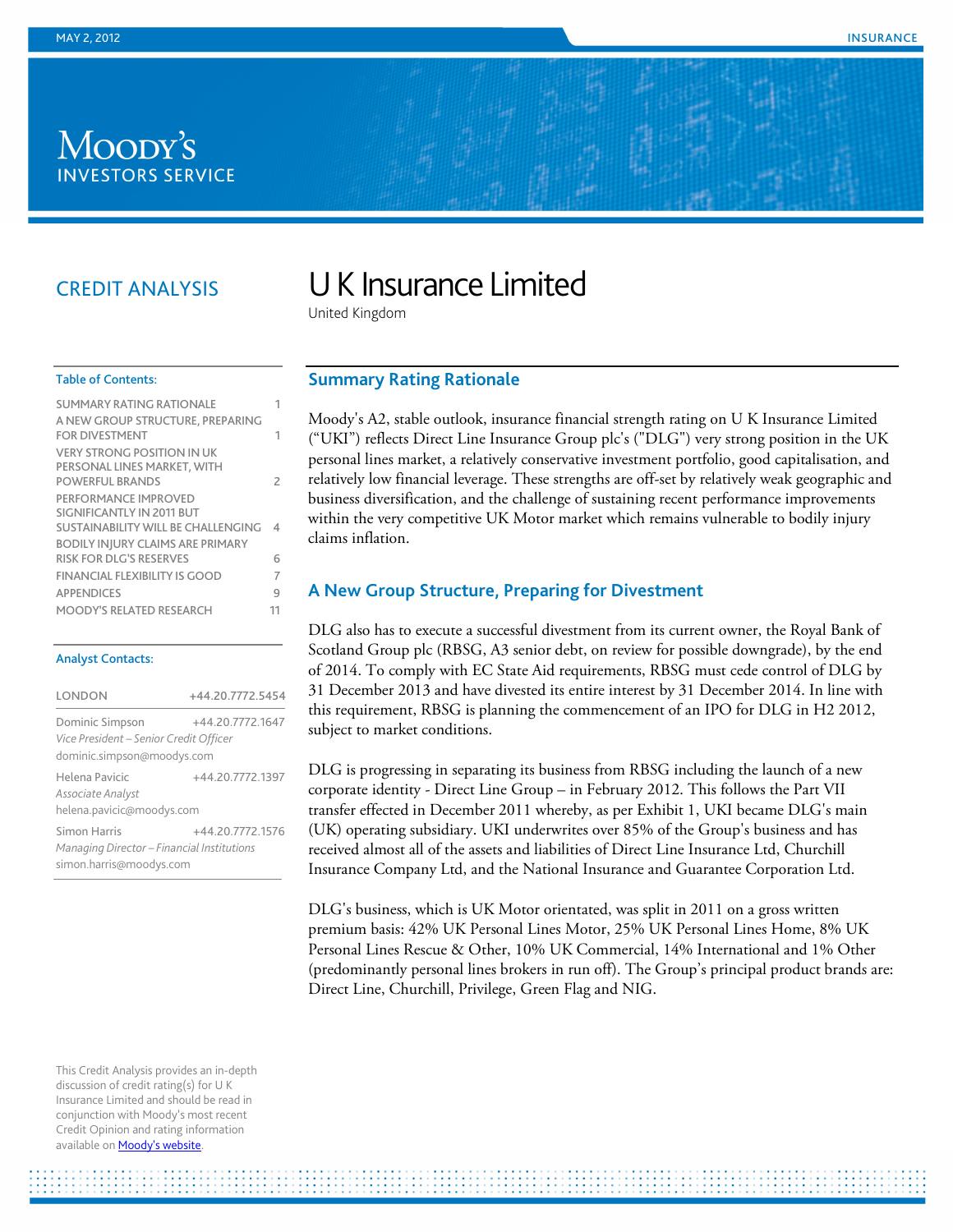#### EXHIBIT 1



## <span id="page-1-0"></span>**Very Strong Position in UK Personal Lines Market, with Powerful Brands**

#### **Leading UK Market Position, but Dominated by Personal Lines**

As at YE2010, not only was DLG the largest personal Motor and Home lines writer in the UK with market shares in both segments of around 20%[1](#page-1-1) , it was also the largest UK general insurer in terms of premium written. As per Exhibit 2, in 2010 general insurers in the UK generated gross written premiums of £41billion of which DLG had a leading 11% share. DLG is also a top 3 direct player in the two largest European Motor markets - Italy and Germany, but due to the small share of direct writers in these markets its overall market position in these countries is very small at less than 2%.

<span id="page-1-1"></span><sup>&</sup>lt;sup>1</sup> Source: Association of British Insurers (ABI)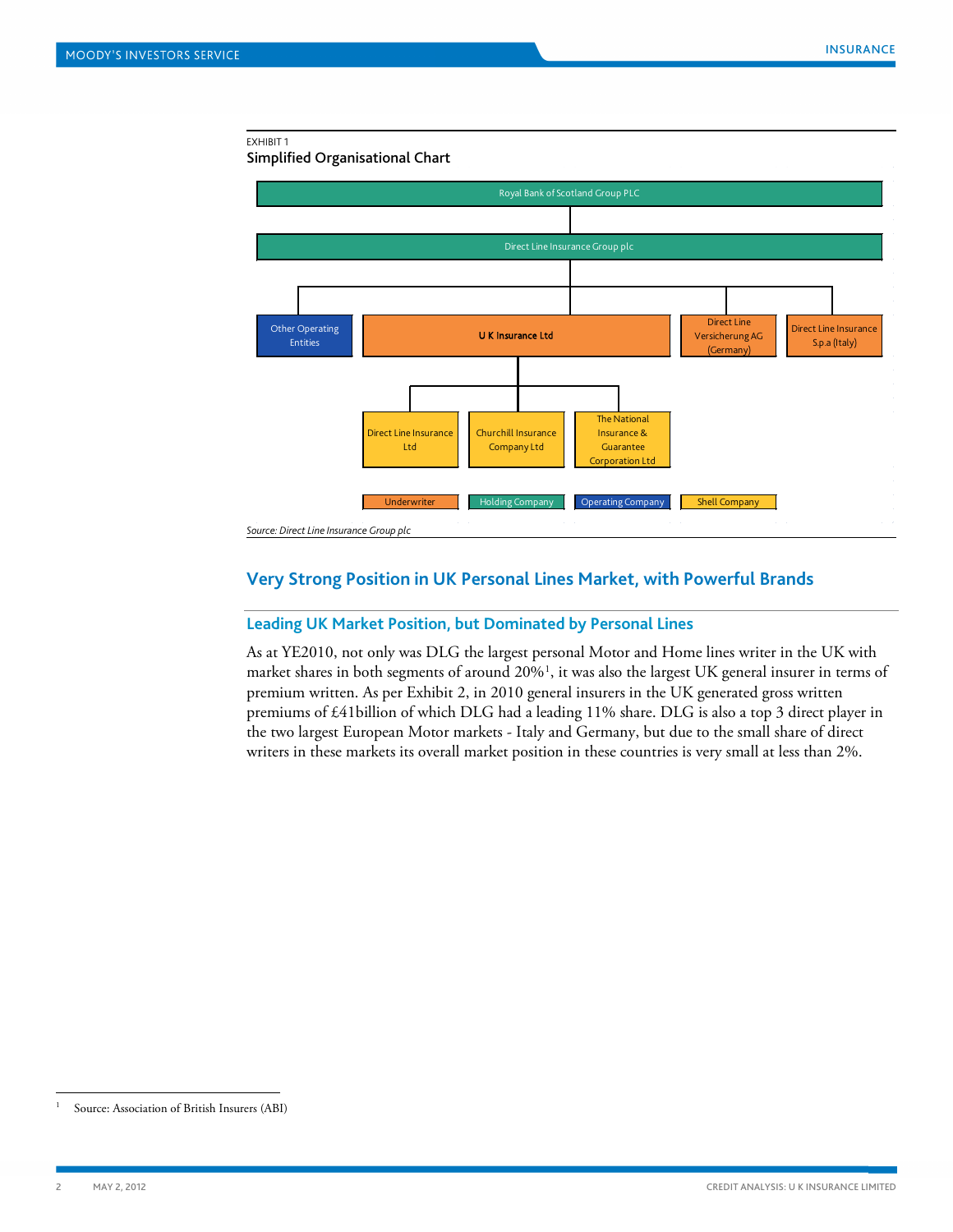

EXHIBIT 2

Top 10 UK General Insurers by GWP

#### **Loss of Market Share Expected to Plateau**

In contrast to the majority of players in Exhibit 2, DLG's UK market share, especially in Motor, has been declining as a result of DLG's strategy of improving profitability through exiting unprofitable business, de-risking the book and re-pricing. Furthermore, in recent years, a substantial and generally increasing amount of new general insurance policies has been sold through price comparison websites ("PCWs"), particularly Motor insurance. In our opinion, DLG's market share has been negatively impacted by the strong market growth in PCW which focus on pricing and encourage consumer switching.

DLG markets its Churchill and Privilege branded products on PCWs, but in our view its overall presence remains relatively underweight in this key distribution channel compared to some of its peers. One reason is that its Direct Line branded business is deliberately not quoted on PCWs, which we believe has the benefit of making this business less vulnerable to pricing pressure. On the other hand, the growing prevalence of PCWs could reduce the market access of the Direct Line brand. One of DLG's key initiatives is to expand the availability of its products through PCWs, and a challenge in this regard is balancing the desire to maintain/enhance market share without meaningfully compromising profitability.

A combination of PCWs, exiting unprofitable business (such as fleet, taxi and personal lines business sold via brokers), and de-risking, which has contributed to DLG's total GWP reducing by around 16% during 2011 means that DLG's UK market share is likely to have further reduced at YE2011. However, going forward, we expect DLG's market position to remain very strong, aided, as discussed below, by its strong multi-brand approach, its ability to sell directly and the benefits of having partnership agreements:

#### **1. A Strong Multi-Brand Approach**

As insurers search for a competitive edge to attract and retain customers, other than aggressive pricing and ancillary sales, brand is become increasingly important.

DLG has adopted a multi-brand approach and successfully uses different brands to target different customer segments. The Group's brands are well established household names, with Direct Line and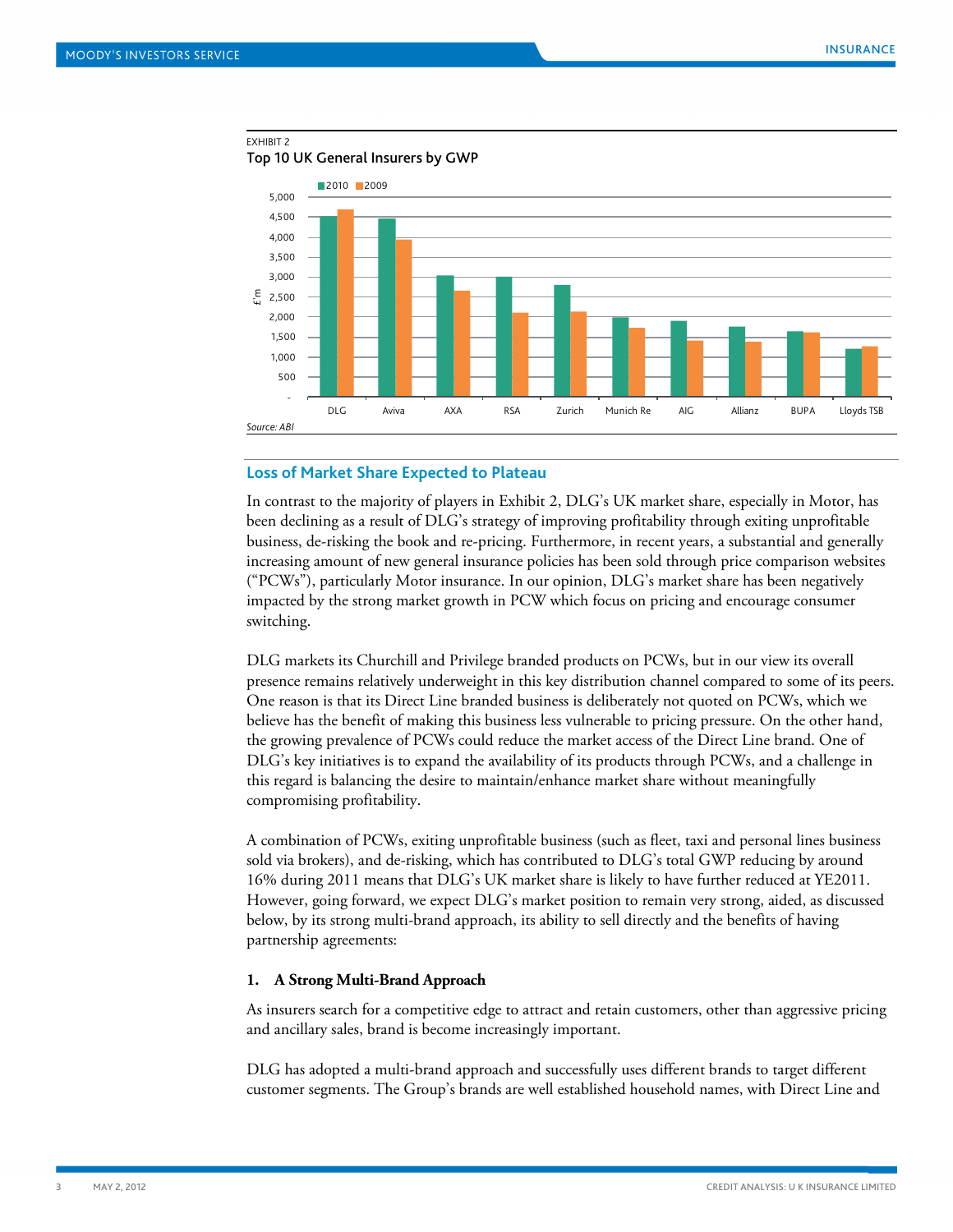Churchill being especially powerful. In 2011, we believe this allowed the group to achieve higher customer retention rates than the market<sup>2</sup>.

#### **2. Direct Sales Provide Cross-Selling Opportunities**

The ability to meaningfully sell directly to customers and the greater control of pricing that ensues, is important from a profitability perspective, especially given the low interest rate environment and the adverse profit effects of PCWs. Direct selling, for which brand and the ability to invest heavily is vital, also enables cross-selling opportunities. DLG, which already has a successful direct sales strategy, is well-placed in this regard. As at 31 December 2011, 53% of Direct Line home insurance customers and [3](#page-3-2)7% of Churchill home insurance customers also had Motor insurance with those brands<sup>3</sup>.

#### **3. Access to Different Customer Segments through Partnerships**

Partnerships, as distribution channels, provide access to different customers and sales tend to benefit from greater customer loyalty. Compared to peers, DLG has a large number of partnership agreements which include: NatWest/RBS, Nationwide, Prudential and Sainsbury's. At 28%<sup>4</sup> of gross written premiums, partner brands accounted for a reasonable portion of the Group's UK personal lines business at YE2011, and are particularly important for Personal Home lines.

#### <span id="page-3-0"></span>**Performance Improved Significantly in 2011 but Sustainability will be Challenging**

#### **Recent Performance Record Blighted by Significant Motor Losses in 2009 and 2010**

DLG's profitability from 2007-2011[5](#page-3-4) has been mixed, with very good return on capital performance in 2007 and 2008. However, DLG's results were impacted in 2009, and especially 2010, by significant UK Motor bodily injury reserve strengthening. In these years, DLG reported very high combined ratios for its ongoing UK Motor business of 126% and 144% respectively, with ongoing combined ratios for the Group of 110% and 121%. DLG's reliance on personal lines Motor for its profits is highlighted by the meaningful net loss the Group recorded in 2010 of £272 million and a loss would also have been recorded for 2009 were it not for a one-off disposal gain.

<span id="page-3-1"></span>Retention Rates for the Market, Direct Line and Churchill were: 71%, 79% and 73% respectively, as per Direct Line Insurance Group plc, Fixed/Floating rate guaranteed subordinated Notes due 2042, Prospectus dated 25 April 2012

<span id="page-3-2"></span><sup>3</sup> Source: Direct Line Insurance Group plc, Fixed/Floating rate guaranteed subordinated Notes due 2042, Prospectus dated 25 April 2012

<span id="page-3-3"></span><sup>4</sup> Source: Direct Line Insurance Group plc, Fixed/Floating rate guaranteed subordinated Notes due 2042, Prospectus dated 25 April 2012

<span id="page-3-4"></span><sup>5</sup> 2011-2009 figures derived from Direct Line Insurance Group plc, Fixed/Floating rate guaranteed subordinated Notes due 2042, Prospectus dated 25 April 2012. 2008 and 2007 figures derived from RBS Group Annual Reports.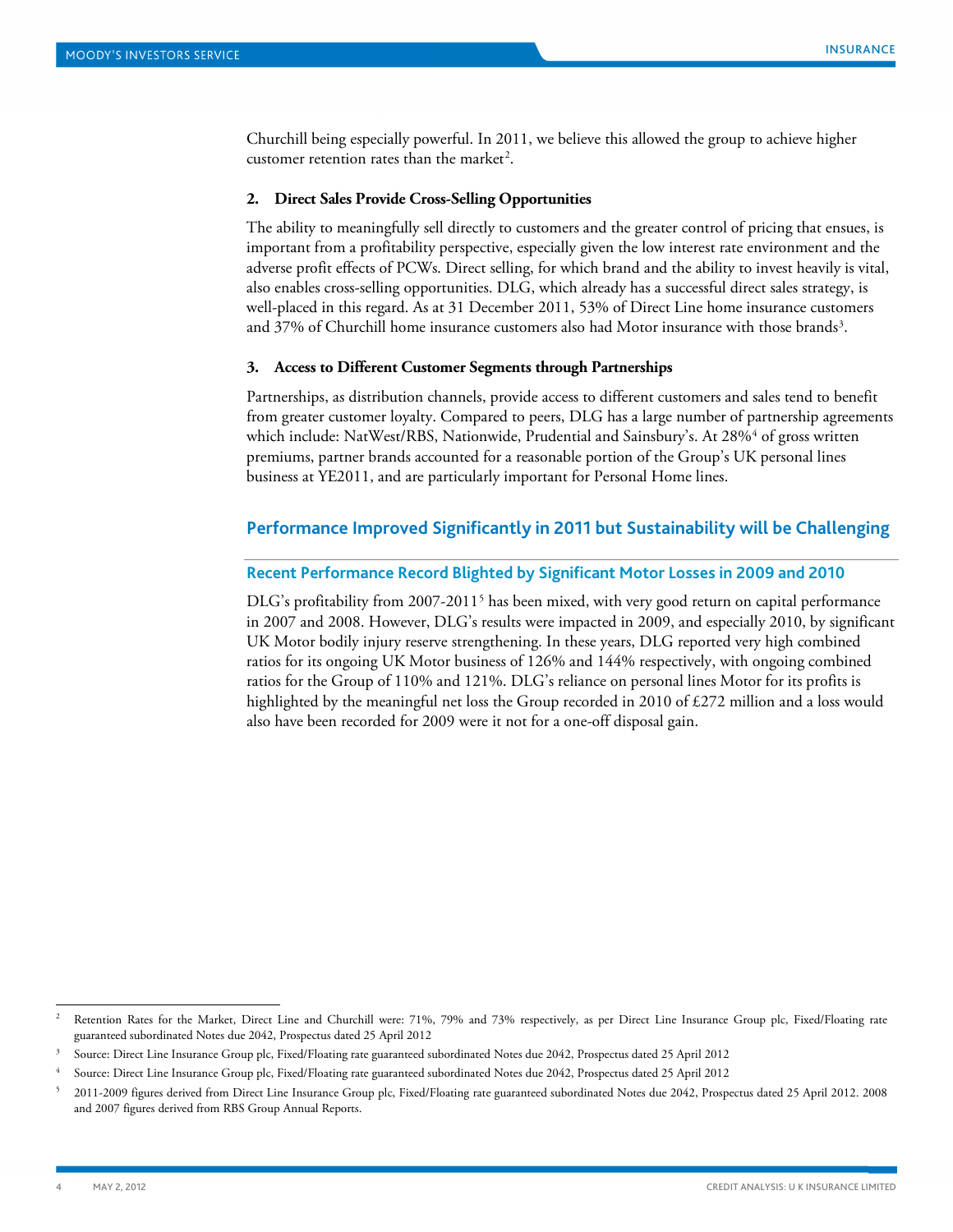

Consequently, DLG's recent average return on capital (ROC) performance, as illustrated by Exhibit 4, does not compare favourably with more diverse peers.



#### **But 2011 Witnessed Significantly Improved Performance and Return to Profitability**

But performance significantly improved during 2011, with DLG returning to profit and recording a Moody's return on capital metric of 6.2% (YE2010: -7.1%), and reporting an improved overall combined ratio of 102% for its ongoing business. The reported UK personal lines Motor combined ratio also improved significantly to 106%.

The UK Motor book benefited in 2011 from significant rate increases, new pricing models and engines, de-risking, exiting unprofitable lines, claims systems improvements, and the non-repeat of

<span id="page-4-0"></span>Excludes restructuring and other one off costs of £54m, £29m and £80m for 2011, 2010 and 2009 respectively.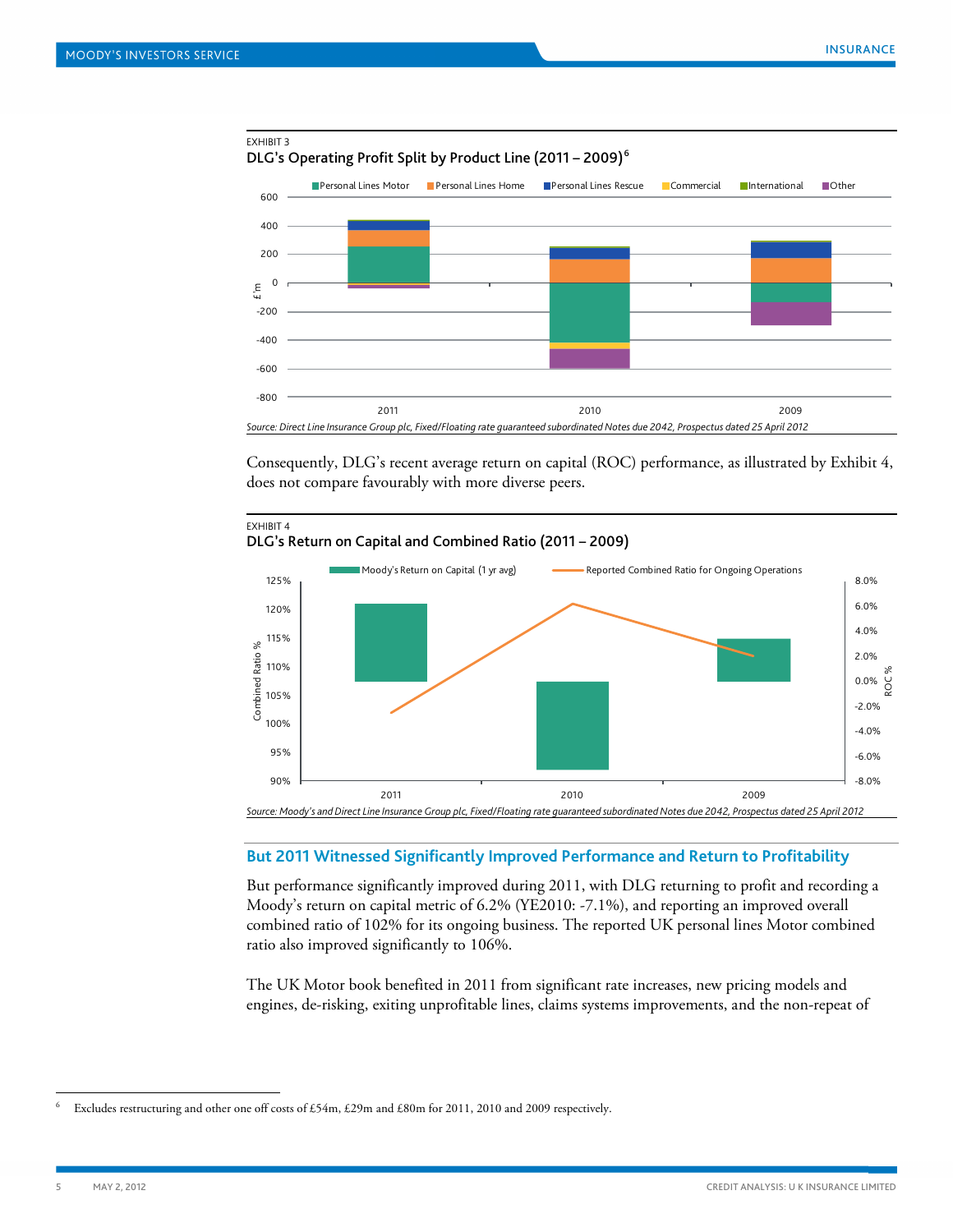2010 reserve strengthening. Furthermore, the performance of DLG's UK Home and Rescue books has been generally good in recent years with respective three year combined ratios of 92% and 85%<sup>[7](#page-5-1)</sup>.

#### **Key Challenge is Sustaining Performance Improvements and Growing Profitably**

Going forward, DLG is targeting further improvement in the performance of its UK personal lines Motor book. However, a key challenge is that UK Motor remains a highly competitive market and vulnerable to bodily injury claims inflation, and DLG is heavily reliant for its profits on UK Motor. Following the 40% year on year increase in rates in 2010/2011<sup>[8](#page-5-2)</sup>, the UK Motor market appears to be softening again and the increase in PCWs will only add to this pressure. DLG will also face one-off separation costs, which are expected to be incurred in 2012, of an estimated pre-tax £125 million- $£175$  million. These costs, which include costs relating to the assumption of property leases, may be capitalized in part. However, one advantage DLG has, and which has enabled it to remain profitable over the last few years, bar 2010, despite under-performing the UK Motor market, is that it materially benefits from additional low risk income (e.g. legal cover and instalment income) generated from its own brand Motor policies. Furthermore, as part of the next stage of its transformation plan, DLG is targeting reduced costs via improved claims handling and additional cost saving measures.

#### <span id="page-5-0"></span>**Bodily Injury Claims are Primary Risk for DLG's Reserves**

## **Significant Strengthening in 2009 and 2010, Followed by Bodily Injury Reserve Stability in 2011**

In common with a number of other UK Motor underwriters, in 2009 and 2010, DLG experienced a significant increase in bodily injury claims resulting in part from the rise of claims management companies, an increase in no-win/no-fee litigation, and an increase in Periodical Payment Orders (PPO). These all contributed to significant financial underperformance, as DLG's underwriting and pricing assumptions had not taken into account these developments at the time the risk was priced. DLG's reserves, excluding TPF, were strengthened during 2009 and 2010, driven by respective £391 million and  $\text{\pounds}420$  million increases for UK Motor bodily injury reserves<sup>[9](#page-5-3)</sup>.

Aside from reserve strengthening, DLG's remedies, from 2009/2010, have also included de-risking, repricing, and new tools. The benefit of this is reflected in DLG returning to an overall prior year release during 2011, with reserves relating to UK Motor bodily injury across prior years being stable overall.

#### **But Bodily Injury Claims Inflation Remains a Key Risk**

However, volatility still remains within the external Motor market with large bodily injury claims continuing to be an industry-wide issue, and the number of Periodical Payment Order (PPO) awards continuing to increase. This is particularly relevant when one considers that DLG's total net reserves are dominated by Motor and in particular Motor bodily injury claims, which now account for around two thirds of the Group's total technical reserves<sup>10</sup>.

Despite the success of recent initiatives, and the fact that DLG's reserves include an additional margin beyond the actuarial best estimate, technical reserves will remain, to a large extent, at the mercy of

<span id="page-5-1"></span> <sup>7</sup> Source: Direct Line Insurance Group plc, Fixed/Floating rate guaranteed subordinated Notes due 2042, Prospectus dated 25 April 2012.

<span id="page-5-2"></span>Source: ABI

<span id="page-5-3"></span><sup>9</sup> Source: Divisional IMS numbers derived from RBS Insurance Investor Roundtable presentation, 7 October 2011

<span id="page-5-4"></span><sup>10</sup> Source: Direct Line Insurance Group plc, Fixed/Floating rate guaranteed subordinated Notes due 2042, Prospectus dated 25 April 2012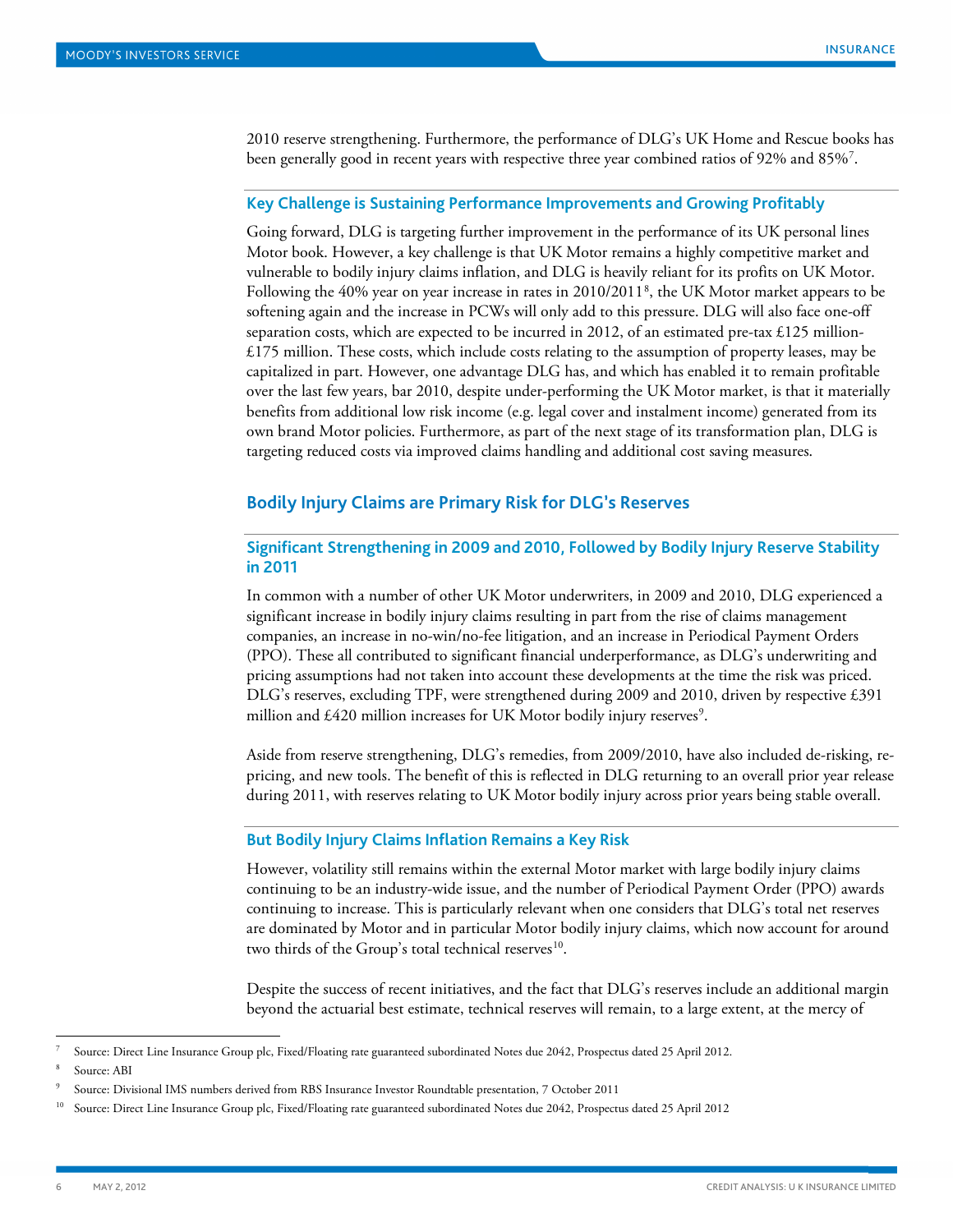external market factors. In particular, the following could have a significant impact on claims settlements (or claims adequacy) in the UK Motor market and DLG:

#### **1. The continued upward trend in Motor Bodily Injury cases in recent years.**

Motor Bodily Injury claims continue to increase, both in absolute and proportionate terms. However, we note the growing political and industry focus on curtailing opportunistic and fraudulent Bodily Injury Claims, in particular the recent action taken in response to the Jackson review<sup>[11](#page-6-1)</sup> and the anticipated ban on referral fees by the MoJ; and

#### **2. The increasing propensity of PPOs [12](#page-6-2) in settling high value Bodily Injury claims.**

PPOs significantly increase both the cost of claims and reserves uncertainty, by effectively exposing non life insurers to annuity style reserving risks. As at YE2011, the total discounted technical reserves in relation to PPO claims equated to around 14% [13](#page-6-3) of DLG's total net outstanding claims provision, but this could increase in the future.

PPOs are increasingly becoming a common way for courts in England and Wales to settle high value personal injury claims, and unlike lump sum awards, PPO payments are distributed over the claimant's life. As a result, they can stay open for decades and the ultimate claim value remains unknown until the claim is closed. Given the uncertainty inherent in assumptions regarding future inflation rates, investment returns, legislative reforms, and reinsurance recoveries, PPOs increase the volatility, and therefore the risk of the ultimate claim amount. This volatility makes it harder for insurers to both set reliable reserves and accurately adjust premium rates to take into account the new risks that they are underwriting.

#### <span id="page-6-0"></span>**Financial Flexibility is Good**

## **Financial Leverage Expected to Remain Relatively Low Post Recent Debt Issuance**

We view DLG's overall financial flexibility as good. Adjusted financial leverage at YE2011 remained relatively low, reducing to 14.7% (YE2010: 16.4%) driven by increased equity. For this metric, we include the TPF non-controlling interest amount of £259 million which is in the form of a perpetual subordinated loan and which DLG intends repaying in 2013. Following the £500 million issuance in April 2012 of lower Tier 2 capital in the form of dated subordinated notes which qualify for 25% equity credit from Moody's, together with the proposed repayment in 2012 of £248 million of intragroup debt, adjusted financial leverage on a pro-forma YE2011 basis increases slightly to 16.7% but remains low compared to peers.

Going forward, we expect DLG's financial leverage to remain relatively low. This is notwithstanding that prior to divestment, shareholders' equity will be negatively impacted by proposed dividend payments from DLG to RBSG in the range of £500 million - £1 billion, of which £300 million was paid in March 2012. However, from a financial leverage perspective, these dividend payments will be off-set by the proposed repayment of the TPF loan.

<span id="page-6-1"></span><sup>&</sup>lt;sup>11</sup> Please see Moody's Sector Comment "<u>UK Litigation Changes will Reduce Costs for Property and Casualty Insurers, a Credit Positive", published 4 April 2011</u>

<span id="page-6-2"></span><sup>&</sup>lt;sup>12</sup> Please see Moody's Special Comment ["Increase in PPOs: Credit Negative for UK Motor Lines"](http://www.moodys.com/viewresearchdoc.aspx?docid=PBC_140902), published 17 April 2012

<span id="page-6-3"></span><sup>&</sup>lt;sup>13</sup> Source: Direct Line Insurance Group plc, Fixed/Floating rate guaranteed subordinated Notes due 2042, Prospectus dated 25 April 2012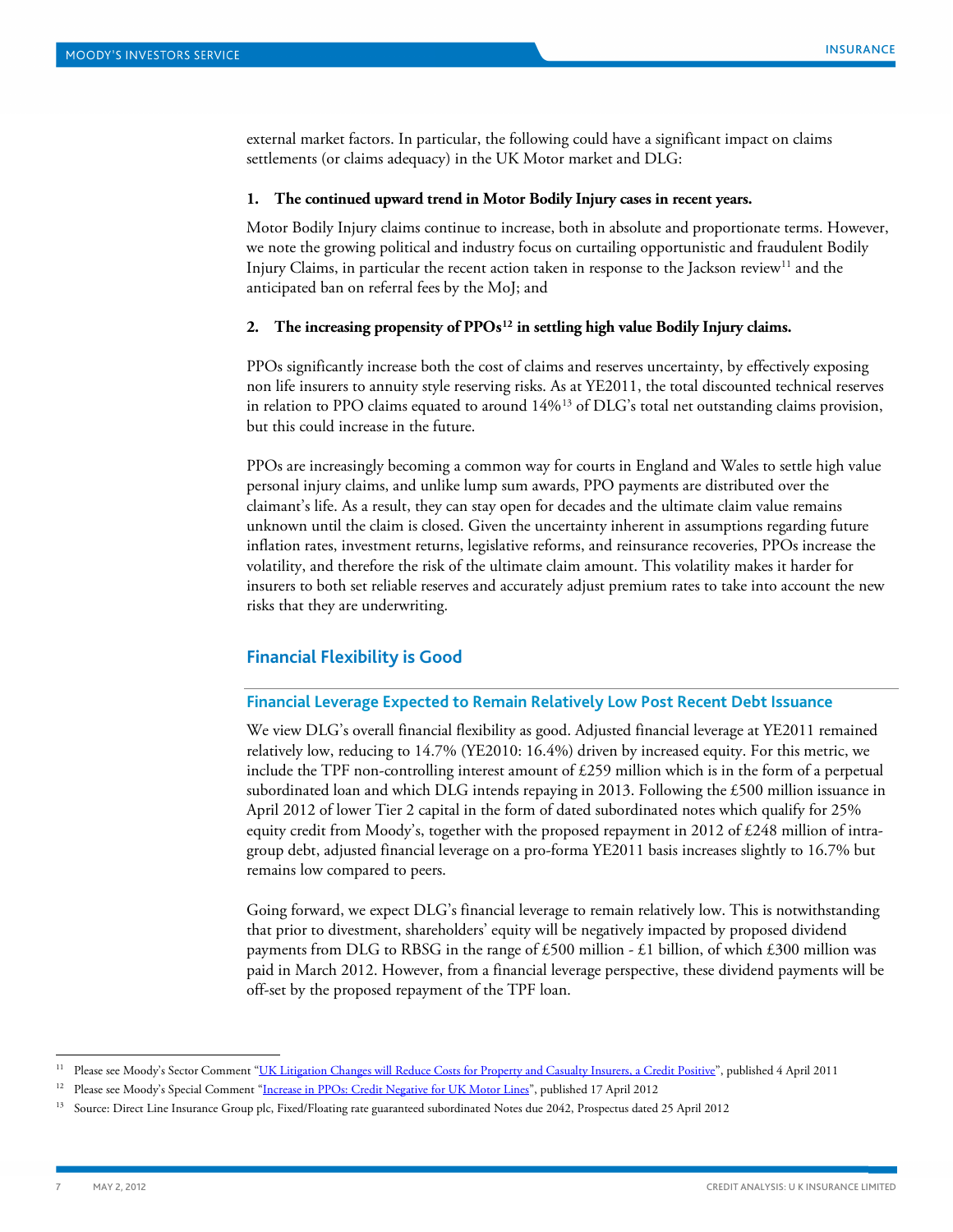#### **But Earnings Cover to Become a More Meaningful Metric for The Group**

Driven by the intra-group nature of financial debt,  $DLG$ 's finance costs were around a mere  $£3$ million in 2010 and 2011. Following the lower Tier 2 issuance, interest costs will increase significantly going forward with the coupon on the notes being a relatively high 9.25%, which we believes reflects volatile financial market conditions, first time debt issuance, and some uncertainty over the ultimate ownership of DLG notwithstanding the planned IPO. The earnings cover metric will therefore become more meaningful in our analysis of the Group. Assuming finance costs of £46 million (i.e. £500 million x 9.25%), one year earnings cover on a pro-forma YE2011 basis is around 6.5x which is approximately in the middle of Moody's A parameter.

## **DLG's Passes First Test in Accessing Capital Markets, but Another Larger Test Awaits in the Form of Planned IPO**

Financial flexibility is somewhat constrained by DLG's limited record in accessing capital markets as a result of its current ownership. However, DLG successfully passed its first test in this regard, namely raising £500 million of lower Tier 2 capital in difficult financial market conditions (April 2012), notwithstanding the relatively high coupon.

RBSG's targeted commencement of its IPO of DLG in H2 2012, subject to market conditions, will be another major and larger test of stand-alone financial flexibility. In preparation for its divestment, we note that DLG is in the process of establishing its own stand-alone arrangements in a wide range of areas, apart from mainly certain IT services which will form part of a transitional services agreement with RBSG. Moody's current view is that the risks and costs involved in achieving operational independence are manageable for DLG.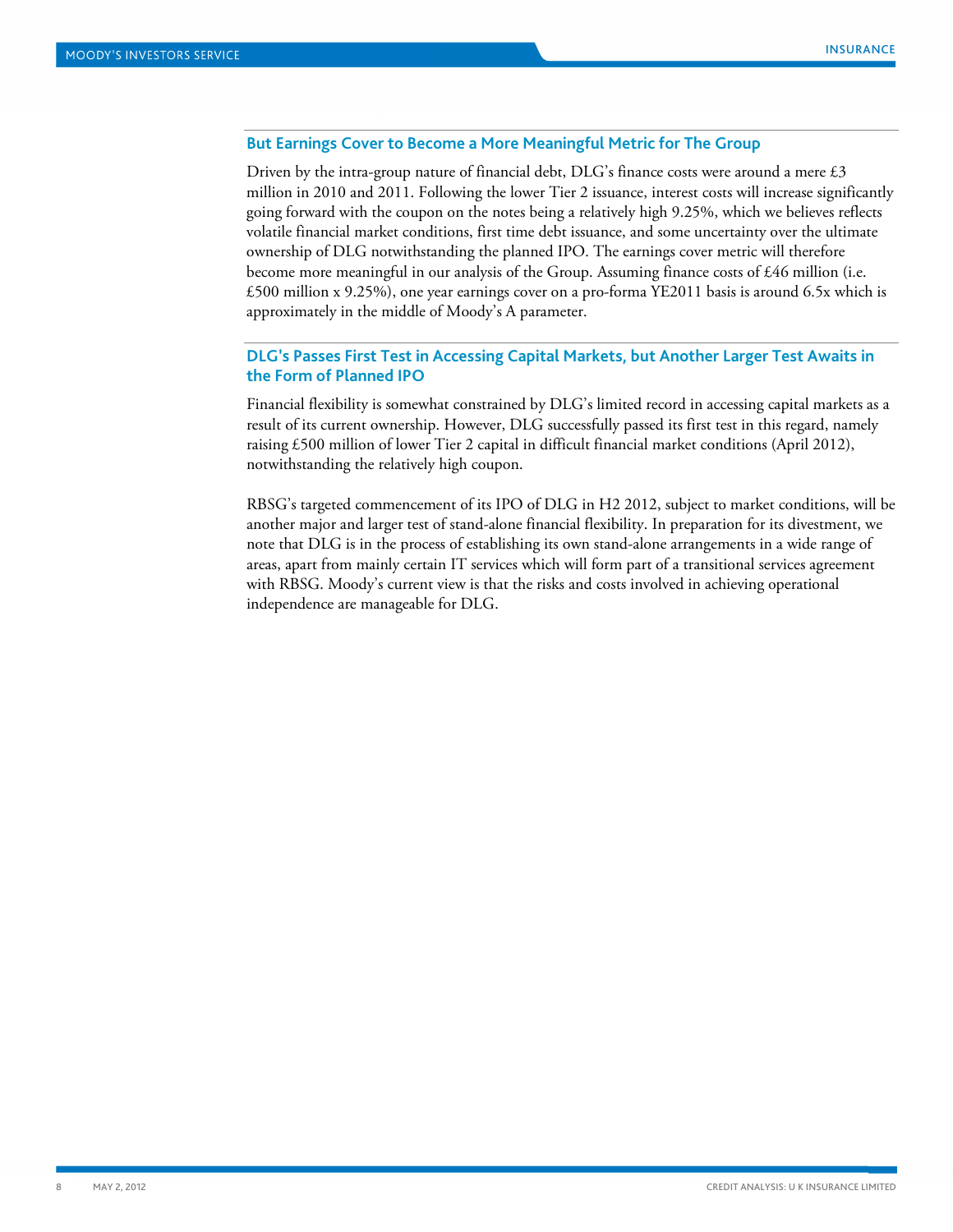## **Appendix 1: DLG Market Position: International Peer Comparison**

DLG's position in the UK general insurance market enables peer comparison on a number of fronts. In addition to its immediate UK business peers, which include both personal and commercial lines writers, it can also be compared to the market leaders in other Western European countries and the USA, for example. However, DLG is not only significantly smaller than the likes of Allianz, Axa, Generali and State Farm, but these peers occupy top tier positions in many different and geographically diverse general insurance segments. In light of its Motor orientation and market share, DLG can also be compared to national Motor orientated players, as per the table below. Like DLG, these insurers are reliant on Motor lines and have a significant share of their domicile Motor markets where they compete with much larger and geographically diverse players. However, as of these entities, only DLG is the general insurance market leader.

<span id="page-8-0"></span>

| <b>Motor Market</b>                    | <b>UK</b>                                                                                                                                                                                                                                                                                           | <b>US</b>                                                                                                                                                                                                                                                                                                                                        | <b>Italy</b>                                                                                                                                                                                                                                                                                    | Germany                                                                                                                                                                                                                                                                                                                                                           |
|----------------------------------------|-----------------------------------------------------------------------------------------------------------------------------------------------------------------------------------------------------------------------------------------------------------------------------------------------------|--------------------------------------------------------------------------------------------------------------------------------------------------------------------------------------------------------------------------------------------------------------------------------------------------------------------------------------------------|-------------------------------------------------------------------------------------------------------------------------------------------------------------------------------------------------------------------------------------------------------------------------------------------------|-------------------------------------------------------------------------------------------------------------------------------------------------------------------------------------------------------------------------------------------------------------------------------------------------------------------------------------------------------------------|
| <b>Motor Gross Written</b><br>Premiums | YE2010: £12.3bn [1]                                                                                                                                                                                                                                                                                 | YE2009: \$97.6bn [1]                                                                                                                                                                                                                                                                                                                             | YE2010: €17.0bn [1]                                                                                                                                                                                                                                                                             | YE2011: €20.9bn [1]                                                                                                                                                                                                                                                                                                                                               |
| <b>Personal Lines Market</b><br>Leader | Direct Line Group                                                                                                                                                                                                                                                                                   | State Farm Mutual Group                                                                                                                                                                                                                                                                                                                          | Generali Group                                                                                                                                                                                                                                                                                  | Allianz Versicherung AG Group                                                                                                                                                                                                                                                                                                                                     |
| <b>IFSR Rating</b>                     | A2. Stable                                                                                                                                                                                                                                                                                          | $-$                                                                                                                                                                                                                                                                                                                                              | A1, Negative                                                                                                                                                                                                                                                                                    | Aa2, Negative                                                                                                                                                                                                                                                                                                                                                     |
| Market Share Rating                    | Aa                                                                                                                                                                                                                                                                                                  | $- -$                                                                                                                                                                                                                                                                                                                                            |                                                                                                                                                                                                                                                                                                 | Aaa                                                                                                                                                                                                                                                                                                                                                               |
| <b>Personal Motor Market</b><br>Leader | Direct Line Group                                                                                                                                                                                                                                                                                   | State Farm                                                                                                                                                                                                                                                                                                                                       | Fondiaria-SAI                                                                                                                                                                                                                                                                                   | HUK-Coburg Insurance Group                                                                                                                                                                                                                                                                                                                                        |
| <b>Motor Orientated Insurer</b>        | <b>Direct Line Group</b>                                                                                                                                                                                                                                                                            | The Progressive Corporation Group                                                                                                                                                                                                                                                                                                                | Fondiaria-SAI Group                                                                                                                                                                                                                                                                             | <b>HUK-Coburg Insurance Group</b>                                                                                                                                                                                                                                                                                                                                 |
| Total Group GWP                        | YE2011: £4.1bn                                                                                                                                                                                                                                                                                      | YE2010: \$14.7bn                                                                                                                                                                                                                                                                                                                                 | YE2010: €13bn                                                                                                                                                                                                                                                                                   | YE2010: €5.0bn                                                                                                                                                                                                                                                                                                                                                    |
| Market Share                           | » 19% of the UK Personal Motor market [2]<br>» 18% of the UK Home market [2]<br>» 11% of the UK General Insurance market [1]                                                                                                                                                                        | » 8% of the US Motor market [1 & 2]<br>» 5% of the US Personal Lines marker [3]<br>» 3% of the US General Insurance market [1]                                                                                                                                                                                                                   | » 23% of the Italian Motor market [1]<br>» 19% of the Italian General Insurance market [2]                                                                                                                                                                                                      | » 21% share of the German Private motor market [2]<br>» 11% share of the German Motor market [2]<br>» 5% share of German General Insurance market [3]                                                                                                                                                                                                             |
| <b>Background Information</b>          | As at YE2010, Direct Line Group was the<br>largest general insurer in the UK with a<br>number one position in both personal motor<br>and personal home lines [1].<br>The Group's GWP is split: 42% UK Personal<br>Motor, 25% UK Home and 33% Other. 86%<br>of total GWP is derived from the UK [2]. | Progressive is the fourth largest motor<br>provider in the US and operates in 50 states.<br>Progressive is also an online player in the<br>Australian Motor Market [3].<br>90% of Progressive's NWP is derived from<br>personal lines of which the majority is motor.<br>The remaining 10% of NWP is derived from<br>commercial motor lines [2]. | Fondiaria- SAI is the third largest insurance<br>group and the second largest general insurer<br>in Italy, with a leading position in personal<br>motor lines. [2]<br>The Group's GWP is split 55% P&C and 45%<br>Life. Of the P&C segment, 65% of premiums<br>are from the motor business. [3] | HUK-Coburg is the largest motor insurer by<br>number of vehicles and the number one<br>private motor insurer in Germany. The Group<br>is also the second largest home and private<br>liability insurer in Germany. [2].<br>Although it is a player in all segment of<br>private general insurance, it has a strong<br>focus on motor insurance at 47% of GWP [2]. |
| Peers / Competitors                    | » Aviva Insurance Ltd (Aa3 Neg)<br>» RSA Insurance Group (A2, Sta)<br>» Liverpool Victoria Group<br>» Admiral Group                                                                                                                                                                                 | » State Farm Mutual Group<br>» Allstate P&C Insurance Group (Aa3, Neg)<br>» GEICO Group (Aa1, Sta)                                                                                                                                                                                                                                               | » Generali S.p.A (A1, Neg)<br>» Unipol Assicurazioni (A3, RUR Down)<br>» Allianz S.p.A (A1, Neg)                                                                                                                                                                                                | » Allianz Versicherung AG (Aa3 Neg)<br>» Axa Versicherungen AG (Aa3, Neg)<br>» Generali Deutschland Group (A1, Neg)<br>» Ergo Versicherungsgruppe AG (Aa3, Sta)                                                                                                                                                                                                   |
| Source                                 | [1] Association of British Insurers<br>[2] Direct Line Insurance Group plc, Fixed/Floating rate<br>guaranteed subordinated Notes due 2042, Prospectus<br>dated 25 April 2012                                                                                                                        | [1] SNL Financial LC<br>[2] Progressive Annual Report 2010<br>[3] Moody's Industry Outlook: US Personal Lines Insurers:<br>Outlook Remains Stable, published February 2010                                                                                                                                                                       | [1] ANIA (Italian Association of Insurance Companies)<br>[2] PWC Report on The Italian Insurance Market, July<br>2011<br>[3] Fondiaria Group 2010 Results Presentation, March<br>2011                                                                                                           | [1] GDV (German Insurance Association for Private<br>Insurers in Germany)<br>[2] HUK-Coburg website, www.huk.de.<br>[3] Axa Investor Conference Presentation, November<br>2007                                                                                                                                                                                    |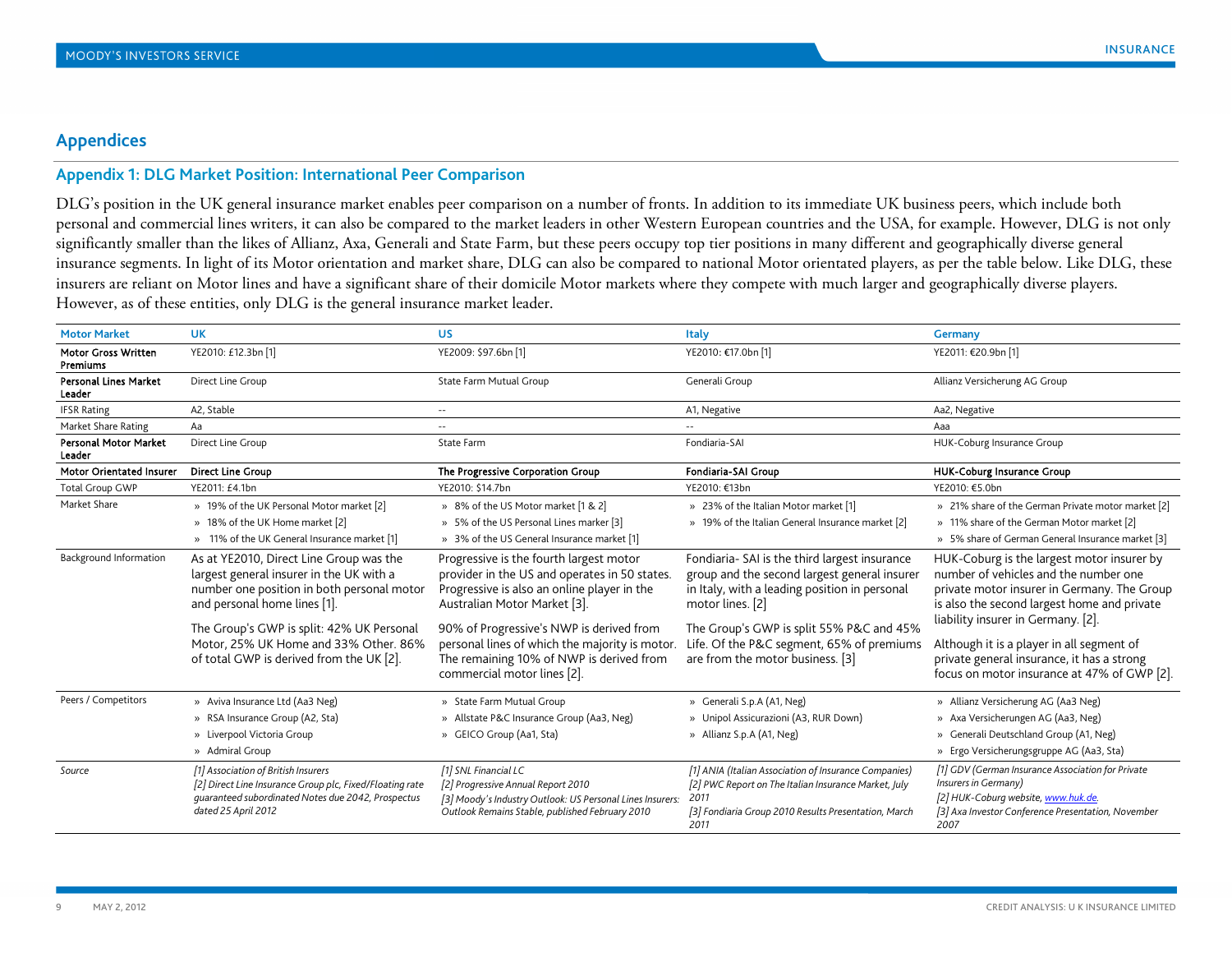## <span id="page-9-2"></span><span id="page-9-1"></span><span id="page-9-0"></span>Appendix 2: Scorecard Peer Comparison<sup>14, [15,](#page-9-1) [16](#page-9-2)</sup>

| <b>Company Name</b>                                                          | <b>UK Insurance</b><br>Ltd | <b>Chartis</b><br><b>Europe Ltd</b> | <b>Allianz</b><br>Insurance plc | <b>Aviva Insurance</b><br>Ltd | <b>ERGO</b><br>Versicherungsgruppe AG | The Progressive Corp.<br><b>Group</b> | <b>RSA Insurance</b><br><b>Group</b> |
|------------------------------------------------------------------------------|----------------------------|-------------------------------------|---------------------------------|-------------------------------|---------------------------------------|---------------------------------------|--------------------------------------|
| <b>IFSR</b>                                                                  | A <sub>2</sub>             | A <sub>2</sub>                      | A <sub>2</sub>                  | Aa3                           | A1                                    | Aa2                                   | A <sub>2</sub>                       |
| Country                                                                      | UK                         | UK                                  | UK                              | UK                            | Germany                               | US                                    | UK                                   |
| <b>Scorecard Yearend</b>                                                     | 2011                       | 2010                                | 2010                            | 2010                          | 2010                                  | 2010                                  | 2011                                 |
|                                                                              |                            |                                     |                                 |                               |                                       |                                       |                                      |
| <b>Raw/Adjusted Factor Rating</b>                                            |                            |                                     |                                 |                               |                                       |                                       |                                      |
| Factor 1: Market Position and Brand                                          | A/Aa                       | Baa/A                               | Baa/A                           | Aa/Aa                         | Aaa/Aa                                | Aaa/Aa                                | A/A                                  |
| Factor 2: Product Focus and Diversification                                  | Baa/Baa                    | A/A                                 | A/A                             | A/A                           | A/Aa                                  | A/Aa                                  | A/A                                  |
| Factor 3: Asset Quality                                                      | Aaa/A                      | A/A                                 | A/A                             | A/Aa                          | Baa/A                                 | Aa/Aa                                 | A/Aa                                 |
| Factor 4: Capital Adequacy                                                   | Aa/A                       | Baa/A                               | A/A                             | Aaa/Aa                        | Baa/Baa                               | A/A                                   | Baa/A                                |
| Factor 5: Profitability                                                      | Ba/A                       | A/A                                 | Aa/A                            | Ba/A                          | Baa/Baa                               | A/Aa                                  | A/A                                  |
| Factor 6: Reserve Adaquecy                                                   | Aaa/A                      | Aa/A                                | Aaa/Aa                          | Aaa/Aa                        | Aaa/Aa                                | Aaa/Aaa                               | Aaa/A                                |
| Factor 7: Financial Flexibility                                              | A/A                        | Ba/A                                | A/A                             | A/A                           | Aa/Aa                                 | Aa/Aa                                 | A/A                                  |
| <b>Aggregate Rating</b>                                                      | A1/A2                      | A3/A2                               | A2/AD                           | A2/Aa3                        | A1/A1                                 | Aa2/Aa2                               | A2/A2                                |
|                                                                              |                            |                                     |                                 |                               |                                       |                                       |                                      |
| <b>Scorecard Metrics</b>                                                     |                            |                                     |                                 |                               |                                       |                                       |                                      |
| Relative Market Share Ratio                                                  | Aa                         | Α                                   | A                               | Aa                            | Aaa                                   | Aaa                                   | A                                    |
| Underwriting Expense Ratio % Net Premiums                                    | Ba                         | Baa                                 | Ba                              | <b>B</b> and Lower            | $\sim$ $\sim$                         | Aa                                    | Baa                                  |
| Product Risk - P&C                                                           | Aa                         | Baa                                 | A                               | Aa                            | Aa                                    | Aaa                                   | A                                    |
| <b>Product Diversification</b>                                               | Baa                        | Aaa                                 | Aa                              | Aa                            | Aaa                                   | Ba                                    | A                                    |
| Geographic Diversification                                                   | <b>B</b> and Lower         | <b>B</b> and Lower                  | <b>B</b> and Lower              | <b>B</b> and Lower            | A                                     | Aa                                    | Baa                                  |
| High Risk Assets % Shareholders' Equity                                      | 2.6%                       | 3.2%                                | 39.8%                           | 79.0%                         | 118.1%                                | 59.5%                                 | 50.9%                                |
| Reinsurance Recoverables % Shareholders' Equity                              | 17.0%                      | 194.6%                              | 48.5%                           | 1.2%                          | 71.6%                                 | 13.7%                                 | 53.0%                                |
| Goodwill & Intangibles % Shareholders' Equity                                | 17.5%                      | 17.3%                               | 60.0%                           | 54.9%                         | 53.5%                                 | 6.9%                                  | 54.9%                                |
| <b>Gross Underwriting Leverage</b>                                           | 2.7x                       | 5.0x                                | 4.3x                            | 0.2x                          | $\sim$ $\sim$                         | 3.8x                                  | 5.4x                                 |
| Return on Capital (5 yr Avg) <sup>15</sup>                                   | 0.9%                       | 10.2%                               | 14.2%                           | 1.2%                          | 5.4%                                  | 12.8%                                 | 9.9%                                 |
| Sharpe Ratio of ROC (5 yr Avg) <sup>15</sup>                                 | 12.3%                      | 112.4%                              | 236.9%                          | 20.0%                         | 135.8%                                | 154.1%                                | 307.1%                               |
| Adverse Reserve Development % of Beginning Reserves (5 yr Avg) <sup>16</sup> | $-2.4%$                    | 1.9%                                | $-7.5%$                         | $-3.6%$                       | $-0.8%$                               | $-2.3%$                               | $-3.7%$                              |
| Adjusted Financial Leverage                                                  | 14.7%                      | 53.9%                               | 26.1%                           | 29.1%                         | 23.6%                                 | 27.3%                                 | 29.7%                                |
| <b>Total Leverage</b>                                                        | 14.7%                      | 66.7%                               | 29.5%                           | 33.6%                         | 25.7%                                 | 29.6%                                 | 34.4%                                |
| Earnings Coverage (5 yr Avg) <sup>15</sup>                                   | 3.0x                       | 1.4x                                | 7.5x                            | 3.0x                          | 7.8x                                  | 10.5x                                 | 5.3x                                 |

<sup>14</sup> Based on credit opinions published o[n www.moodys.com](http://www.moodys.com/)

<sup>15</sup> DLG's ROC, Sharpe Ratio of ROC and Earnings Coverage Metrics are based on a 3 year average. Peer metrics are based on a 5 year average.

<sup>16</sup> 2011, 2010 and 2009 % based on Direct Line Insurance Group plc, Fixed/Floating rate guaranteed subordinated Notes due 2042, Prospectus dated 25 April 2012. 2008 and 2007 % based on RBS Group Annual Reports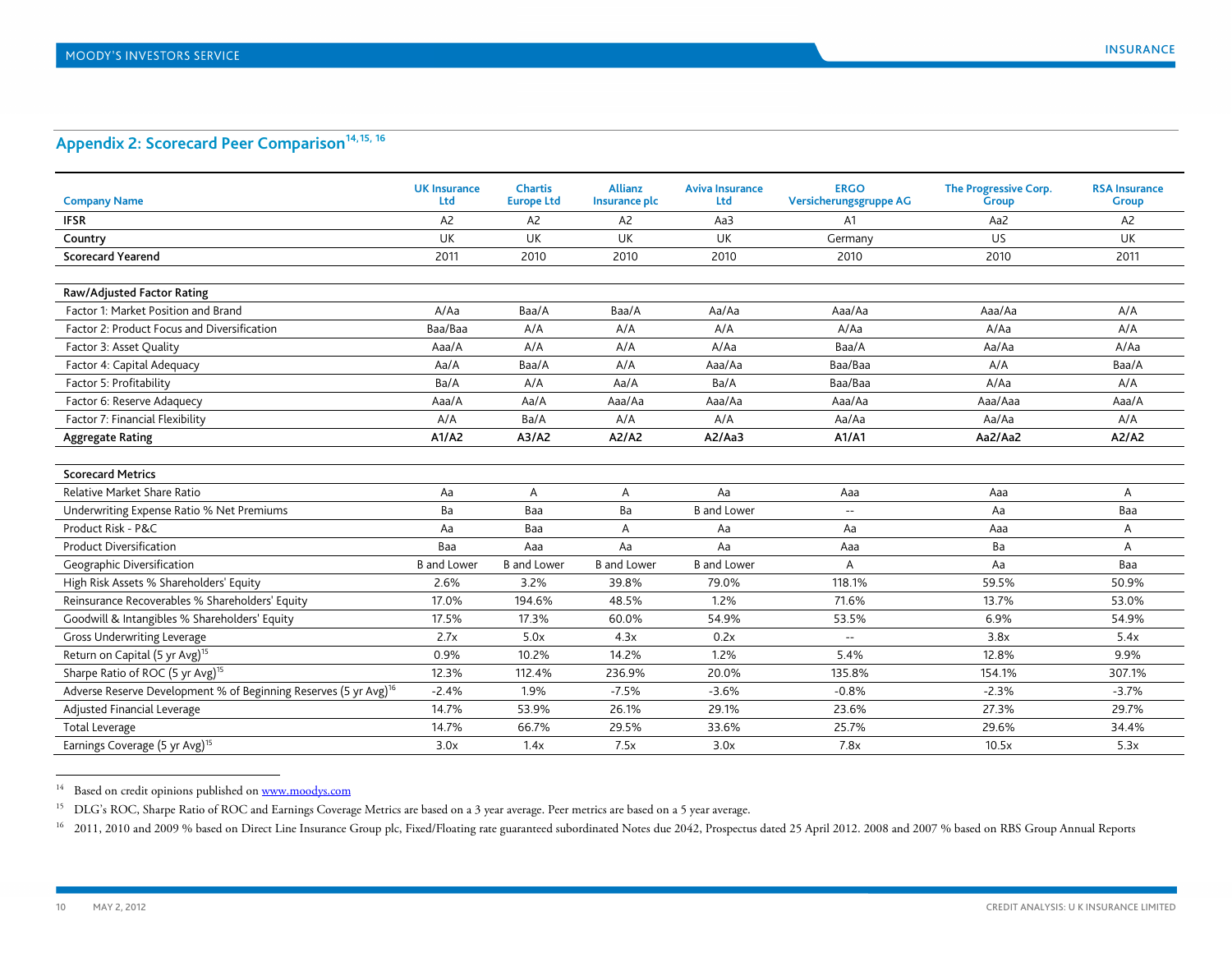## <span id="page-10-0"></span>**Moody's Related Research**

#### Special Reports

- » [UK General Insurance: Stable Outlook, as Modest Rate Increase Prevail, April 2012 \(141449\)](http://www.moodys.com/viewresearchdoc.aspx?docid=PBC_141449)
- » [Increase in PPOs: Credit Negative for UK Motor Lines, April 2012 \(140902\)](http://www.moodys.com/viewresearchdoc.aspx?docid=PBC_140902)

#### Credit Opinions

- » [Allianz Insurance plc](http://www.moodys.com/viewresearchdoc.aspx?docid=COP_600067674)
- » [Aviva Insurance Limited](http://www.moodys.com/viewresearchdoc.aspx?docid=COP_715800)
- » [Chartis Europe Limited](http://www.moodys.com/viewresearchdoc.aspx?docid=COP_820677116)
- » [ERGO Versicherungsgruppe AG](http://www.moodys.com/viewresearchdoc.aspx?docid=COP_600049225)
- » [The Progressive Corporation](http://www.moodys.com/viewresearchdoc.aspx?docid=COP_621600)
- » [RSA Insurance Group](http://www.moodys.com/viewresearchdoc.aspx?docid=COP_652025)
- » [U K Insurance Limited](http://www.moodys.com/viewresearchdoc.aspx?docid=COP_809117185)

Rating Methodology

» [Moody's Global Rating Methodology for Property and Casualty Insurers, May 2010 \(121761\)](http://www.moodys.com/viewresearchdoc.aspx?docid=PBC_121761)

To access any of these reports, click on the entry above. Note that these references are current as of the date of publication of this report and that more recent reports may be available. All research may not be available to all clients.